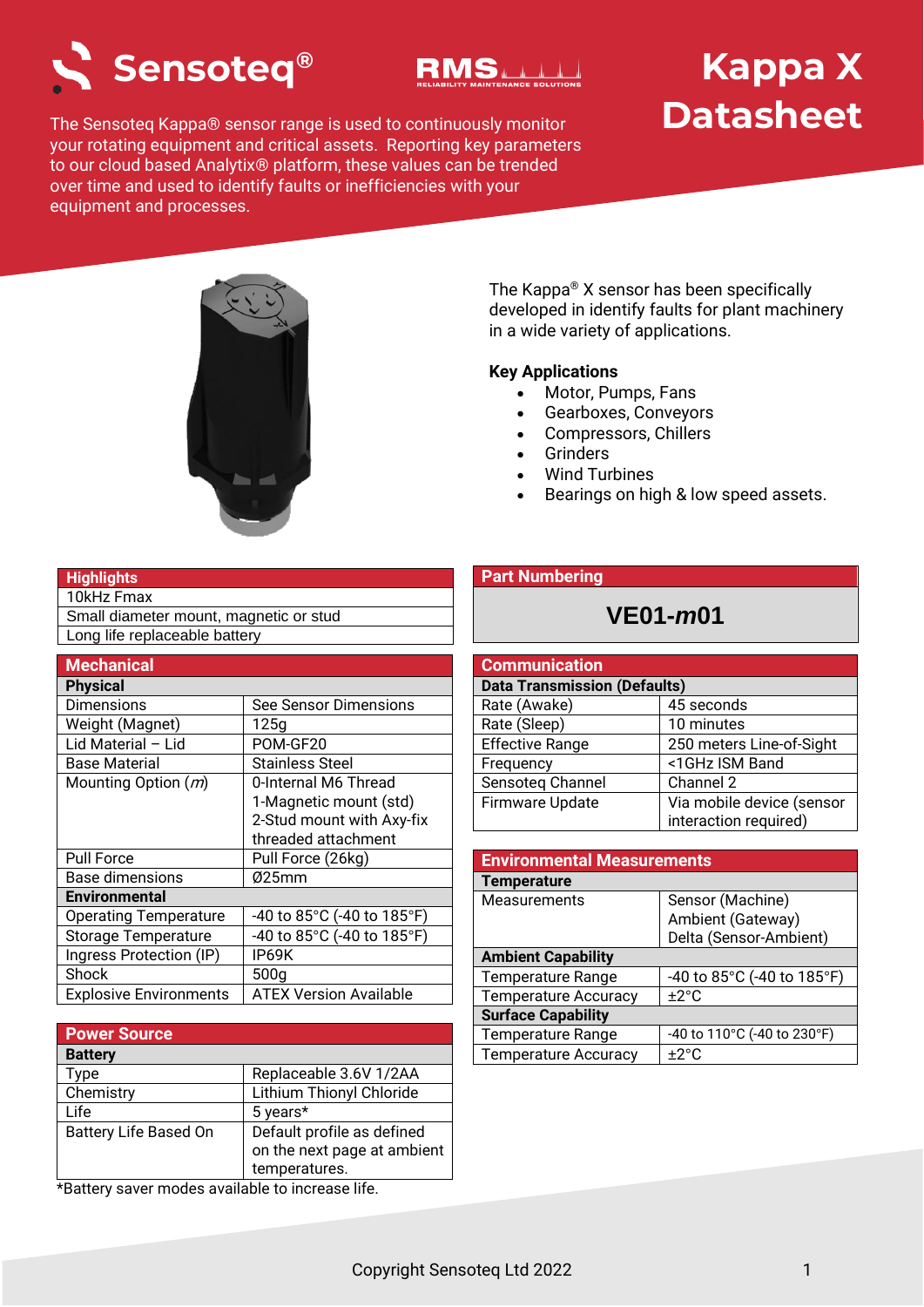



# **Kappa X Datasheet**

The Sensoteq Kappa® sensor range is used to continuously monitor your rotating equipment and critical assets. Reporting key parameters to our cloud based Analytix® platform, these values can be trended over time and used to identify faults or inefficiencies with your equipment and processes.

| <b>Time Waveform &amp; Spectrum</b>           |                             |
|-----------------------------------------------|-----------------------------|
| <b>Types of Measurement</b>                   |                             |
| <b>Measurement Option*</b>                    | A Waveform (10kHz,6400LOR)  |
| (Default Setting)                             | B Waveform (2.5kHz,3200LOR) |
| <b>Transmit Rate</b>                          | Once per 24-hour period     |
| <b>Common Settings (For all Measurements)</b> |                             |
| <b>Range - Acceleration</b>                   | ±64g                        |
| <b>Range - Sensitivity</b>                    | Autoscaling (min ±8g)       |
| Axes                                          | X, Y, Z (Synchronised)      |

\*All waveforms are customisable via the Sensoteq Config App and can be disabled, but by default, both are transmitted as per the table below.

| <b>Waveform &amp; Spectrum A</b> |                                   |               |
|----------------------------------|-----------------------------------|---------------|
| <b>Purpose</b>                   | <b>General Vibration Analysis</b> |               |
|                                  |                                   | Customisable* |
| <b>Sample Time Window</b>        | 640ms                             |               |
| <b>Sample Frequency</b>          | x                                 | 12.8kHz       |
|                                  | Υ                                 | 12.8kHz       |
|                                  | Z                                 | 25.6kHz       |
| <b>Max Frequency (Fmax)</b>      | x                                 | $5.0$ kHz     |
|                                  | Υ                                 | $5.0$ kHz     |
|                                  | 7                                 | 10.0kHz       |
| <b>Resolution (LOR)</b>          | x                                 | 3200 LOR      |
|                                  | γ                                 | 3200 LOR      |
|                                  | 7                                 | 6400 LOR      |
| <b>Resolution (Hz)</b>           | $1.56$ Hz                         |               |

| <b>Waveform &amp; Spectrum B</b> |                          |               |
|----------------------------------|--------------------------|---------------|
| <b>Purpose</b>                   | Speed detection          |               |
|                                  | <b>Machine Profiling</b> |               |
|                                  |                          | Customisable* |
| <b>Sample Time Window</b>        | 1250ms                   |               |
| <b>Sample Frequency</b>          | x                        | 6.4kHz        |
|                                  | γ                        | 6.4kHz        |
|                                  | Z                        | 6.4kHz        |
| <b>Max Frequency (Fmax)</b>      | x                        | 2.5kHz        |
|                                  | γ                        | $2.5$ kHz     |
|                                  | 7                        | $2.5$ kHz     |
| <b>Resolution (LOR)</b>          | x                        | 3200 LOR      |
|                                  |                          | 3200 LOR      |
|                                  | 7                        | 3200 LOR      |
| <b>Resolution (Hz)</b>           | $0.8$ Hz                 |               |

| <b>Overall Trend (OA)</b>                       |                            |
|-------------------------------------------------|----------------------------|
| <b>Parameter</b>                                | <b>Unit</b>                |
| <b>Sample Rate</b>                              | 1 minute                   |
| (Temperature)                                   |                            |
| <b>Sample Rate</b>                              | 3 minutes                  |
| (Vibration)                                     |                            |
| <b>Measurements</b>                             | Temperature                |
|                                                 | <b>Acceleration RMS</b>    |
|                                                 | <b>Acceleration Pk-Pk</b>  |
|                                                 | <b>Velocity RMS</b>        |
| <b>Overall Trend (OA) Measurement Specifics</b> |                            |
| <b>Max Frequency (Fmax)</b>                     | $2.5$ kHz                  |
| <b>Sample Frequency</b>                         | 6.4kHz                     |
| <b>Samples</b>                                  | 1280 (Acceleration RMS and |
|                                                 | Pk-to-Pk)                  |
|                                                 | 1024 (Velocity RMS)        |
| <b>Range - Acceleration</b>                     | ±64g                       |
| <b>Range - Sensitivity</b>                      | Autoscaling (min ±8g)      |
| Axes                                            | X, Y, Z (Synchronised)     |

| <b>Analytix Platform - Vibration Analysis</b> |                                  |
|-----------------------------------------------|----------------------------------|
| <b>Parameter</b>                              | <b>Unit</b>                      |
| <b>Calculated Values</b>                      | <b>Spectral Bands</b>            |
| <b>Spectrum</b>                               |                                  |
| <b>Calculated Values</b>                      | <b>Acceleration RMS</b>          |
| Waveform                                      | <b>Velocity RMS</b>              |
|                                               | Crest Factor                     |
| Windowing                                     | Hann (Default) or None           |
| <b>Tools</b>                                  | <b>Bearing Fault Frequencies</b> |
|                                               | Enveloping (Demodulation)        |
|                                               | Circular Plots                   |
|                                               | Harmonic Cursors                 |
|                                               | Sideband Cursors                 |
|                                               | Difference Cursors               |
|                                               | Waveform Audio Playback          |
| Units                                         | Metric or Imperial               |
|                                               | User Selectable                  |